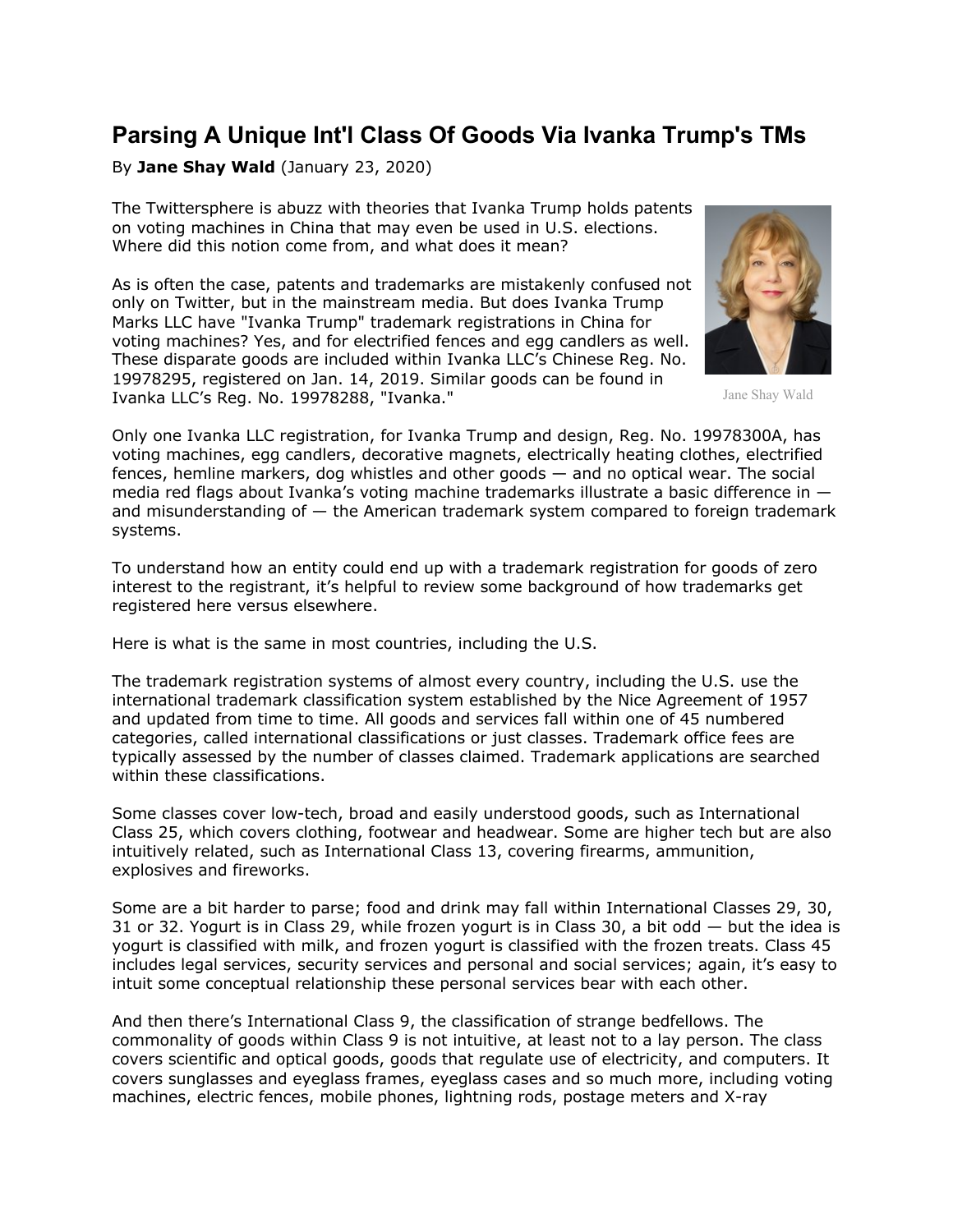apparatuses not for medical purposes. Yet trademark practitioners the world over manage to sort it out.

Here's where the U.S. departs from other countries in our registration system.

It is this key difference that has led designer eyeglasses and voting machines to travel together to registration in foreign countries — but not here. There are exceptions for foreign applicants to the U.S. Patent and Trademark Office not relevant here.

In the U.S., trademarks are created by use of the mark in commerce in connection with specific goods and services. U.S. entities cannot obtain trademark registrations unless and until they use their marks in commerce and demonstrate use with specimens and declarations. Even intent-to-use trademarks will not issue before a statement of use is accepted by the USPTO.

Think of the relationship between a U.S. trademark and a U.S. trademark registration as the relationship you have to your birth certificate. You arrive, followed by a birth certificate that evidences important details about who you are and when and where you come from. It gives you important evidentiary advantages. But it didn't create you. These days, you may have been created through many combinations of egg, sperm and housing. But you were not created by your birth certificate.

In other countries, the rights are created only by registration, akin to the patent system. In such other countries, no use or intent to use is required to obtain a trademark registration. For that reason, U.S. and other applicants seeking to register trademarks in foreign countries, including China, are entitled to register for all of the goods in an international class, without even an intention to use the mark there.

As a business matter, of course, companies spend to register their marks where they have or eventually may have a commercial interest. And they typically claim their marks for the goods or services they offer or intend to offer. Sometimes — and this is especially true with China — they register their important marks abroad for the core goods they are known for at home, to try to preclude others from grabbing them. And often, they register their marks for many or even all of the goods within a particular international class simply because they can.

There's a sense that it gives stronger protection to claim all of the goods in a class instead of just the few items of interest. In other cases, where a registrant has some goods registered in a class abroad, it may file additional applications to more completely occupy a class. And that is very likely why not only Ivanka's company, but many other design entities, have registered their marks in Class 9 for voting machines and other goods far afield from their core product lines.

Ivanka LLC does not have a U.S. application or registration for voting machines or electric fences. Absent actual use or intent to use "Ivanka Trump" as a brand for voting machines or electric fences, there would be no lawful basis for her U.S. company to apply to register marks for those goods with our USPTO.

Ivanka LLC has an International Class 9 registration for "Ivanka Trump" here for eyewear, which would encompass designer sunglasses and eyeglass frames in International Class 9. These goods are covered by U.S. Reg. No. 4,728,287, claiming a first use date in commerce of 2013. The company's U.S. Reg. No. 5,014, 450 for "Ivanka Trump" for cell phone and laptop cases claims a use date of 2015.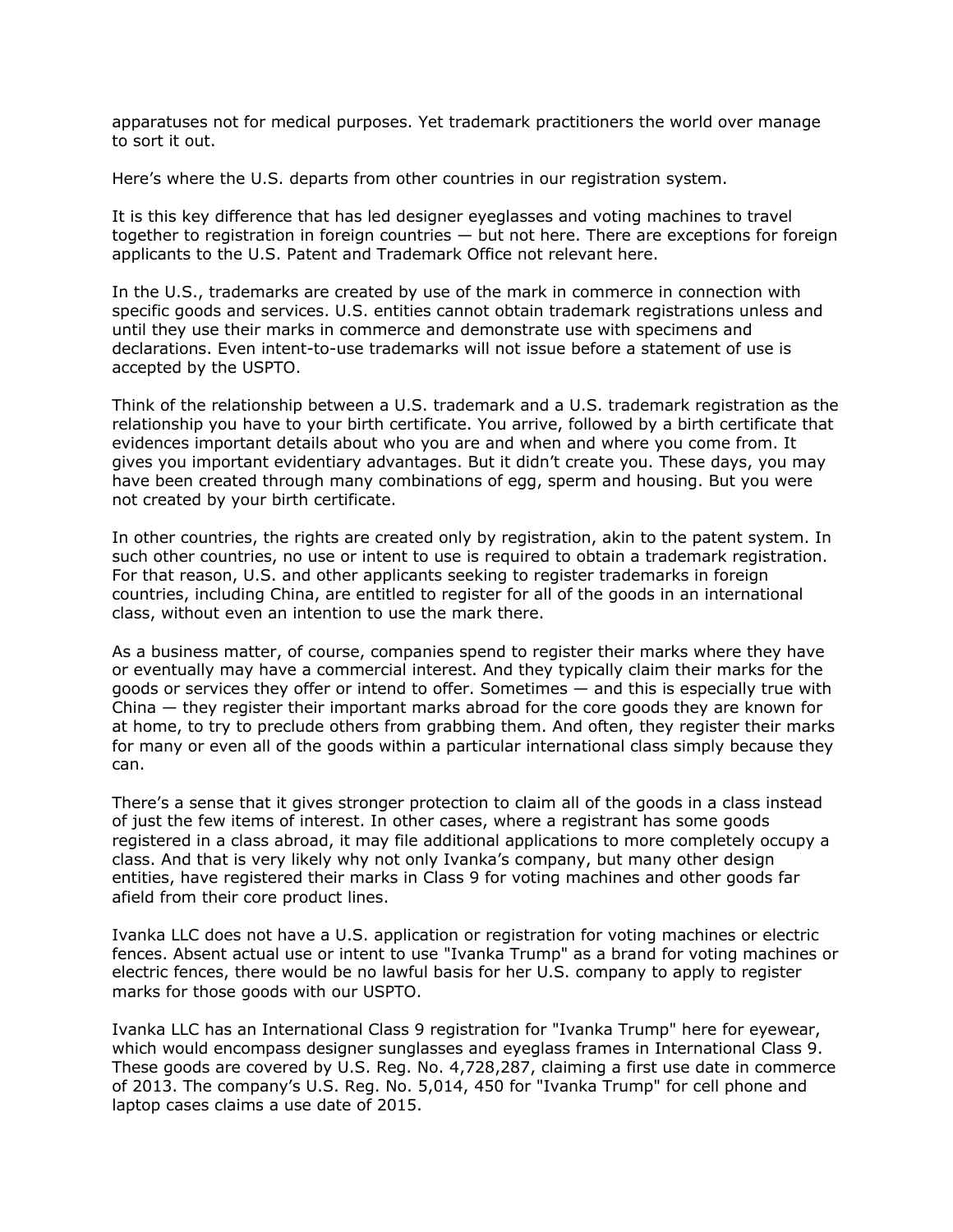Is Ivanka LLC the only company with Chinese trademark registrations for fashion goods along with voting machines and other alarming or outlandish goods? Or even Class 9 registrations without fashion goods? Not at all. Here are some other companies, U.S. and foreign, doing exactly the same in China, culled from registrations identified and translated in the Corsearch searching database many trademark practitioners rely on.

- Adidas AG has a Chinese registration, Reg. No. 7957506 for "Adidas" and design for glasses (optical), lightning rods and other goods in Class 9.
- Bulgari SPA has a Chinese registration for "Bulgari," No. 15659744, for eyeglass chains, egg candlers, voting machines, fire extinguishers and other goods in Class 9.
- Burberry Ltd. has a Chinese registration for its plaid design (the well-known plaid only, no name or words), Reg. No. 18236250, for sports goggles, sunglasses, voting machines, egg candlers, electrified fences and other goods in Class 9.
- Fendi Adele S.R.L. has the mark "Fendi" registered in China, Reg. No. 25133501A, for "special package for portable computer," electronic collar for training animals, decorative magnets, egg devices, voting machines, electric fences and other goods in Class 9.
- Georgio Armani has a Chinese registration in Class 9 for "Armani Collezioni A" and design, Reg. No. 20902097, for glasses, eyeglass frames and cases, eyeglass chains, bags for laptops, voting machines, egg candlers, electrified fences, and many other goods in Class 9.
- Levi Strauss & Co. has a Chinese registration, Reg. No. 12235540A for "Levi's" and design for sunglasses, glasses cases, smartphones, lightning arresters, egg washers, voting machines, electric fences and other goods in Class 9.
- Luxottica Group S.p.A has registered its "Ray Ban" mark in China, Reg. No. 20929421 for sunglasses, eyeglass frames, eyeglass cases, voting machines, egg candlers, electrified fences and "training animals electronic collar," as well as many other goods in Class 9.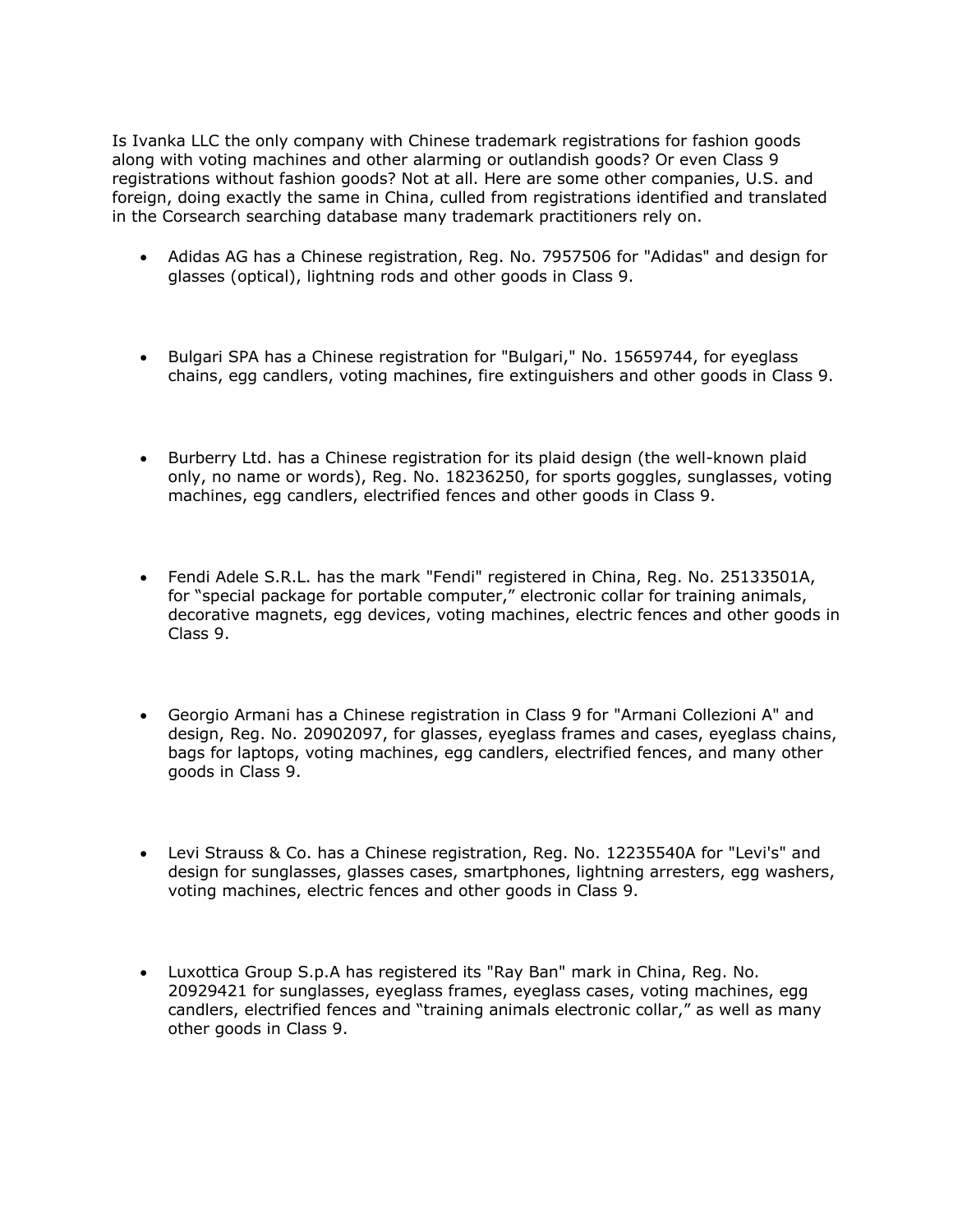- Michael Kors (Switzerland) International Gmbh has a Chinese registration for "Michael Kors" and design, Reg. No. 19642906, for smart phone cases, egg candlers, voting machines, electrified fences, computers, lightning conductors [rods]"and other goods in Class 9.
- River Light V LP has registered "Tory Burch" and design in China, Reg. No. 11383875, for eyeglass frames, glasses cases, laptop cases and cell phone cases, voting machines and other goods in Class 9.
- Tiffany and Co. has a Chinese registration for "Tiffany & Co.," Reg. No.11359175, for sunglasses, sunglass cases, eyeglass chains, voting machines, electric fences, "industrial radiation equipment" and other goods in Class 9.
- Yves Saint Laurent has registered its "YSL" and design mark in China, Reg. No. 25349737 for decorative magnets, facial recognition equipment, "electro-dynamic apparatus for the remote control of railway points," voting machines, electrified fences, "training animals electronic collar," and the ubiquitous egg candlers and other goods in Class 9. Like one of the three Chinese Ivanka LLC registrations, this YSL registration does not include sunglasses or the like. However, its Chinese registration for YSL No. 25349756, does includes sunglasses, in addition to voting machines, postmark inspection devices, and many other goods in Class 9.

Some other companies have registered their core marks in China in Class 9 applications that don't include consumer goods, including the goods for which they are known. Indeed, Chanel SA has registered its "Chanel" mark in China, Reg. No. 23076760 for an "atomic ray instrument" as well as voting machines, electrified fences, "control system for nuclear atom power station" and other goods in Class 9. This registration does not claim "Chanel" for sunglasses.

Have any of these well-known design companies commenced sales of voting machines, electrified fences, egg candlers or atomic ray instruments in China? Almost certainly not. The registrations themselves do not imply that any such product is in use.

Use information has no place in the Chinese registration system or most other registration systems outside of the U.S. Chinese registrations do not extend protection for voting machines or any other goods outside China, just as U.S. registrations classically do not protect from infringements abroad. Trademark rights are "territorial," with exceptions so rare as to be considered outliers.

These broad registrations, in theory, protect the designers' well-known marks from infringers who might otherwise seek to claim these valuable marks in China for their own Class 9 goods. The registrations give these designers keep-away rights, because the same or similar marks will not proceed to registration for the goods covered in them.

Arguably, such registration rights can also be asserted to deter infringers in China from